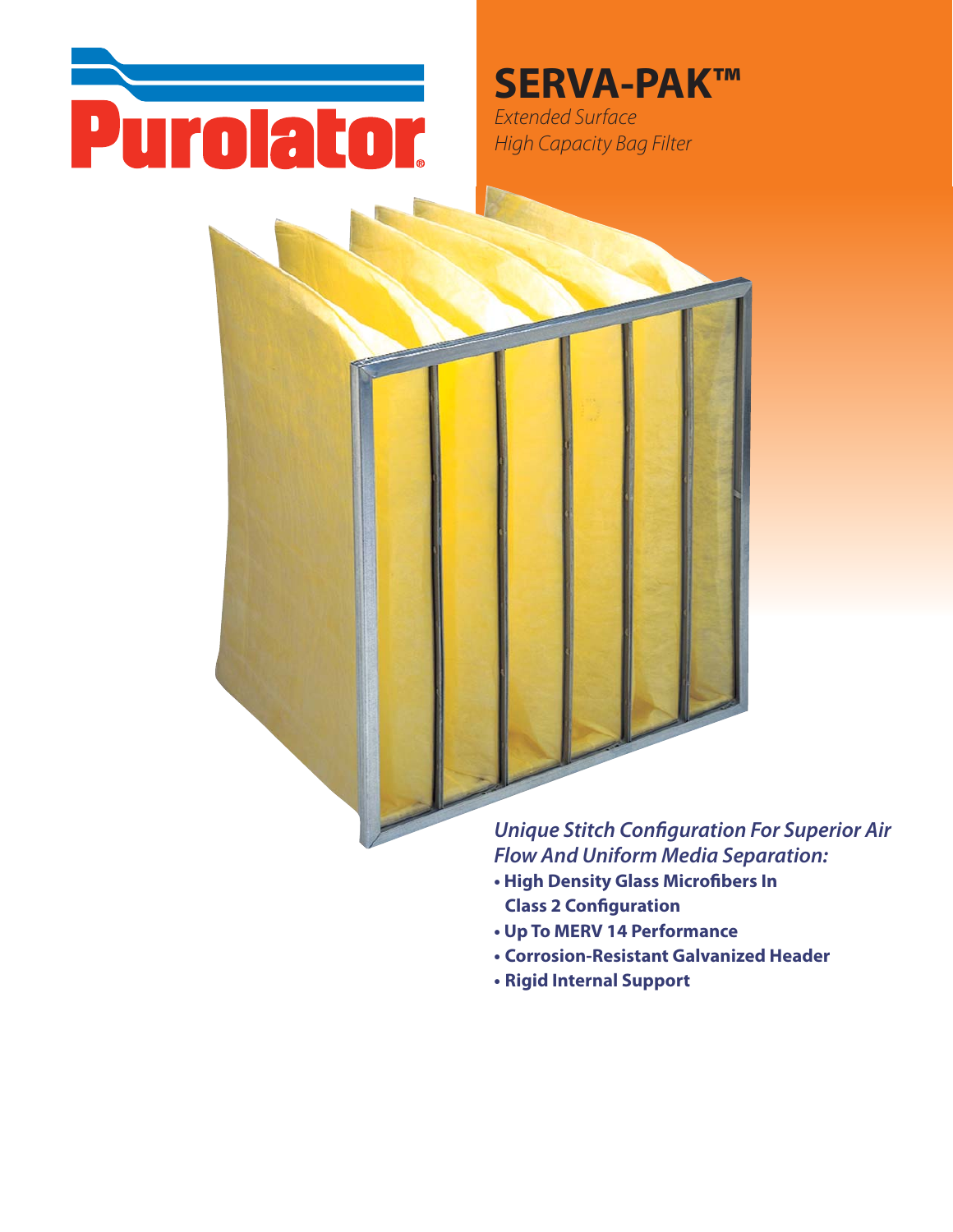## **SERVA-PAK™** *Extended Surface*

*High Capacity Bag Filter*

Purolator's SERVA-PAK is an extended surface high capacity air filter composed of individual dust holding pockets assembled in a metal support frame. A special multi-row stitching process performed on layers of ultrafine glass bonded to a non-woven backing produces uniform spacing between each pocket, and provides optimum media performance while extending filter life.

Each pocket is bonded and sealed to its own J-channel support frame, which is mechanically fastened to a heavy duty, corrosion resistant, galvanized enclosure frame. This design creates a rigid, air tight construction with a minimum of 85% open face area.

The SERVA-PAK is available in a variety of filter efficiencies, face sizes, depth and capacity combinations to accommodate most system requirements: limited fan static, high concentration of contaminants, limited filter bank face area, etc. Appropriate product selection will maximize performance. (Refer to the performance data section for full listing of sizes and efficiency data.)

#### **Fire-Resistant Construction**

Unique stitch configuration for superior air flow and uniform media separation

All SERVA-PAK filters are Class 2 listed by Underwriters Laboratories, Inc. Testing is performed in accordance with ASHRAE 52.1 and 52.2 and UL Standard 900.

#### **Header Frame Construction**

The corrosion resistant, galvanized header frame is designed with interlocking mitered corners to create rigid internal support. To maximize SERVA-PAK performance the header is constructed to prevent air leakage by eliminating metal-to-metal contact points between individual components. During assembly, each fiberglass-to-metal contact point is glued to prevent air bypass between mechanically fastened pockets. A unique process of fastening adjacent J-channel frames prevents media damage during assembly and shipment.

#### **Four Standard Sizes**

The SERVA-PAK filter is offered in four standard filter face sizes, making it adaptable to a variety of frame and track systems. These nominal filter sizes are: 12 x 24", 20 x 20", 20 x 24", and 24 x 24".

#### **Multiple Capacities and Depths**

The variety of SERVA-PAK filter sizes and efficiency options allows you to match the proper filter with virtually any application. With 24 depth and capacity combinations to choose from, most system conditions, including limited fan static, high concentration of contaminants, and limited filter bank face area, can be accommodated.

#### **Frame Features**

The SERVA-PAK header is manufactured from corrosion-resistant, galvanized metal. The frame features rigid internal support for the filter, and interlocking mitered corners.

**D** Pack secured by means of internal urolato mechanical fasteners Continuous media-to-metal bonded construction **H Frame Features** • Corrosion-resistant, galvanized header • Rigid internal support High-Individual galvanized • Interlocking mitered density glass J-channel support frame microfibers in Class 2 cornersconfiguration **W**

Double-lock stitching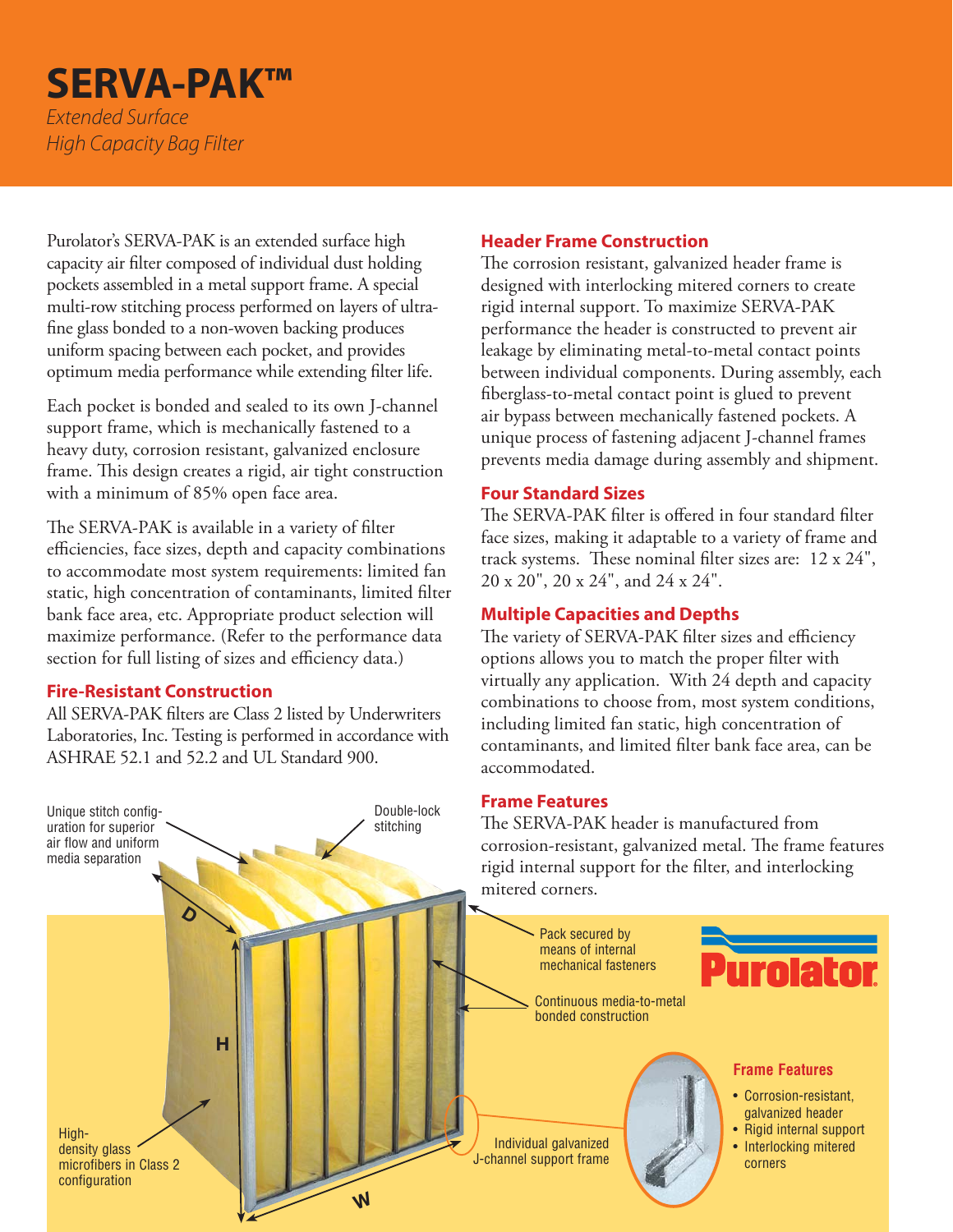

#### **Suggested Product Specifications**

Air filters shall be replaceable, factory assembled filters consisting of multiple dust holding pockets assembled in a corrosion-resistant galvanized steel frame.

Filter media shall be of high density ultra-fine glass microfiber formed into a .25" thick filter blanket and reinforced by an integral scrim backing. The filter shall have an average efficiency of  $\%$  and an average arrestance of not less than \_\_% when tested in accordance with ASHRAE std. 52.1-1992.

A multi-row stitching process shall produce individual self-supporting dust holding pockets to achieve uniform media spacing thereby extending filter life and optimizing performance. The multiple rows of stitching shall be sealed with a hot-melt adhesive. Dust holding pockets shall be bonded to their own metal support frame and assembled into a heavy gauge galvanized steel enclosure frame. Sideby-side pockets shall be mechanically fastened to the adjacent frames using a non-piercing clinch. The open area of the filter shall be greater than 85% of the total face area.

The filter shall be rated Class 2 by Underwriters Laboratories, Inc. Each filter shall have a rating of \_\_\_\_\_\_\_\_ CFM at an initial resistance not to exceed inches w.g. Each filter shall have no less than \_\_\_\_\_\_\_\_ sq. ft. of media area.

#### **Performance Data: SERVA-PAK 40**

| <b>Nominal</b><br>size | # of    | <b>Media</b><br>area |                  | <b>CFM</b><br>capacity |           |      | Resist.<br>in. W.G. |     |          |
|------------------------|---------|----------------------|------------------|------------------------|-----------|------|---------------------|-----|----------|
| <b>WxHxD</b>           | pockets | sq. ft.              | model no.        | low                    | med       | high | low                 |     | med high |
| 24x24x12               | 6       | 27                   | SP40G6 4412 1000 |                        | 1500 2000 |      | .06                 | .10 | .16      |
| 20x24x12               | 5       | 24                   | SP40G5 0412      | 850                    | 1250 1600 |      | .08                 | .10 | .15      |
| 20x20x12               | 5       | 22                   | SP40G5 0012      | 775                    | 1000 1500 |      | .07                 | .11 | .19      |
| 12x24x12               | 3       | 13                   | SP40G3 2412 500  |                        | 750       | 1000 | .07                 | .11 | .18      |
| 24x24x21               | 6       | 46                   | SP40G6 4421 2000 |                        | 2500 3000 |      | .14                 | .20 | .28      |
| 20x24x21               | 5       | 41                   | SP40G5 0421 1600 |                        | 2000 2500 |      | .13                 | .20 | .28      |
| 20x20x21               | 5       | 39                   | SP40G5 0021 1500 |                        | 1750 2000 |      | .17                 | .22 | .28      |
| 12x24x21               | 3       | 23                   | SP40G3 2421 1000 |                        | 1250 1500 |      | .14                 | .22 | -32      |

#### **Media efficiency**

| <b>Series</b><br>Rating | Media<br>Color | Average<br><b>Efficiency</b> | <b>Thickness</b> | Average<br>Arrestance | <b>MERV</b> |
|-------------------------|----------------|------------------------------|------------------|-----------------------|-------------|
| 40%                     | yellow         | 35-40%                       | .15              | 95%                   | --          |
| 50%                     | tan            | 45-50%                       | .25              | 96%                   | --          |
| 65%                     | orange         | 60-65%                       | .25              | 97%                   | 11          |
| 85%                     | red            | 80-85%                       | .25              | 98%                   | 12          |
| 95%                     | yellow         | 90-95%                       | .25              | 99%                   | 15          |

 $\overline{\mathbf{v}}$ 

 $70$ 

**PARTICLE SIZE - MICRONS** 

#### **Performance Data: SERVA-PAK 50**

| <b>Nominal</b><br>size | # of    | <b>Media</b><br>area | <b>CFM</b><br>capacity |      |                |      | Resist.<br>in. W.G. |     |          |
|------------------------|---------|----------------------|------------------------|------|----------------|------|---------------------|-----|----------|
| <b>WxHxD</b>           | pockets | sq.ft.               | model no.              | low  | med            | high | low                 |     | med high |
| 24x24x10               | 6       |                      | SP5006 4410            | 800  | 1200           | 1600 | .08                 | .12 | .18      |
|                        |         | 22                   |                        |      |                |      |                     |     |          |
| 20x24x10               | 5       | 18                   | SP5005 0410            | 650  | 1000           | 1250 | .08                 | .14 | .18      |
| 20x20x10               | 5       | 15                   | SP5005 0010            | 575  | 900            | 1050 | .08                 | .14 | .16      |
| 12x24x10               | 3       | 10                   | SP5003 2410            | 400  | 600            | 800  | .08                 | .13 | .20      |
| 24x24x15               | 6       | 33                   | SP5006 4415            | 1000 | 1500           | 2000 | .06                 | .10 | .16      |
| 20x24x15               | 5       | 28                   | SP5005 0415            | 750  | 1250           | 1500 | .06                 | .13 | .18      |
| 20x20x15               | 5       | 24                   | SP5005 0015            | 625  | 1150           | 1300 | .06                 | .13 | .16      |
| 12x24x15               | 3       | 16                   | SP5003 2415            | 500  | 750            | 1000 | .06                 | .14 | .2.0     |
| 24x24x18               | 6       | 40                   | SP50064418             | 1500 | 2000           | 2500 | .10                 | .16 | .24      |
|                        |         |                      |                        |      |                |      |                     |     |          |
| 20x24x18               | 5       | 33                   | SP5005 0418            |      | 1250 1600 2000 |      | .10                 | .16 | .24      |
| 20x20x18               | 5       | 28                   | SP5005 0018            | 1150 | 1500           | 1750 | .12                 | .17 | .22      |
| 12x24x18               | 3       | 20                   | SP5003 2418            | 750  | 1000           | 1250 | .11                 | .18 | .27      |
| 24x24x22               | 6       | 49                   | SP5006 4422            | 2000 | 2500 3000      |      | .17                 | .24 | .34      |
| 20x24x22               | 5       | 41                   | SP5005 0422            | 1600 | 2000 2500      |      | .16                 | .24 | .34      |
| 20x20x22               | 5       | 35                   | SP5005 0022            | 1500 | 1750           | 2000 | .17                 | .22 | .28      |
| 12x24x22               | 3       | 25                   | SP5003 2422            | 1000 | 1250           | 1500 | .18                 | .26 | .37      |

#### NOTES:

Filter face sizes: Nominal  $24''$  x  $24'' = 23-5/16''$  x 23-5/16" Actual Nominal 20" x 24" = 19-5/16" x 23-5/16" Actual Nominal 20" x 20" = 19-5/16" x 19-5/16" Actual

Nominal 12" x 24" = 11-5/16" x 23-5/16" Actual.

All performance data based on ASHRAE standard 52.1.

Performance tolerances conform to section 7.4 of ARI Standard 850-93.

• Filters operate satisfactorily in the CFM range shown.

**Efficiency curve** 

 $99.$ 

EFFICIENCY - PERCENT  $\frac{9}{9}$